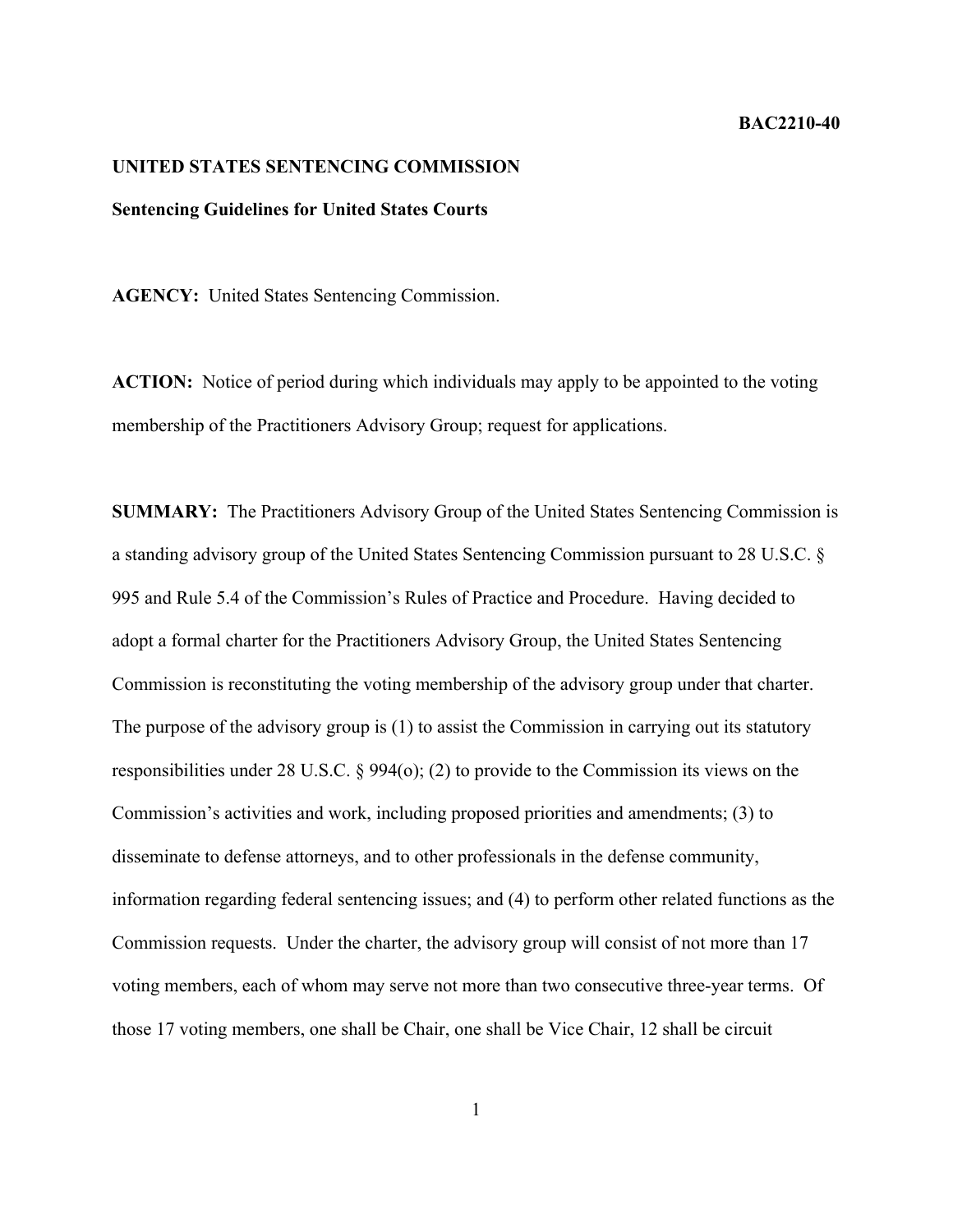members (one for each federal judicial circuit other than the Federal Circuit), and three shall be at-large members. To be eligible to serve as a voting member, an individual must be an attorney who (1) devotes a substantial portion of his or her professional work to advocating the interests of privately-represented individuals, or of individuals represented by private practitioners through appointment under the Criminal Justice Act of 1964, within the federal criminal justice system; (2) has significant experience with federal sentencing or post-conviction issues related to criminal sentences; and (3) is in good standing of the highest court of the jurisdiction or jurisdictions in which he or she is admitted to practice. Additionally, to be eligible to serve as a circuit member, the individual's primary place of business or a substantial portion of his or her practice must be in the circuit concerned. Each voting member is appointed by the Commission. The Commission hereby invites any individual who is eligible to be appointed to the initial voting membership of the Practitioners Advisory Group to apply. Applications should be received by the Commission not later than **[60 days after publication]**. Applications may be sent to Michael Courlander at the address listed below.

**DATES:** Applications for the initial voting membership of the Practitioners Advisory Group should be received not later than **[60 days after publication]**.

**ADDRESS:** Send applications to: United States Sentencing Commission, One Columbus Circle, NE, Suite 2-500, South Lobby, Washington, DC 20002-8002, Attention: Public Affairs.

**FOR FURTHER INFORMATION CONTACT:** Michael Courlander, Public Affairs Officer,